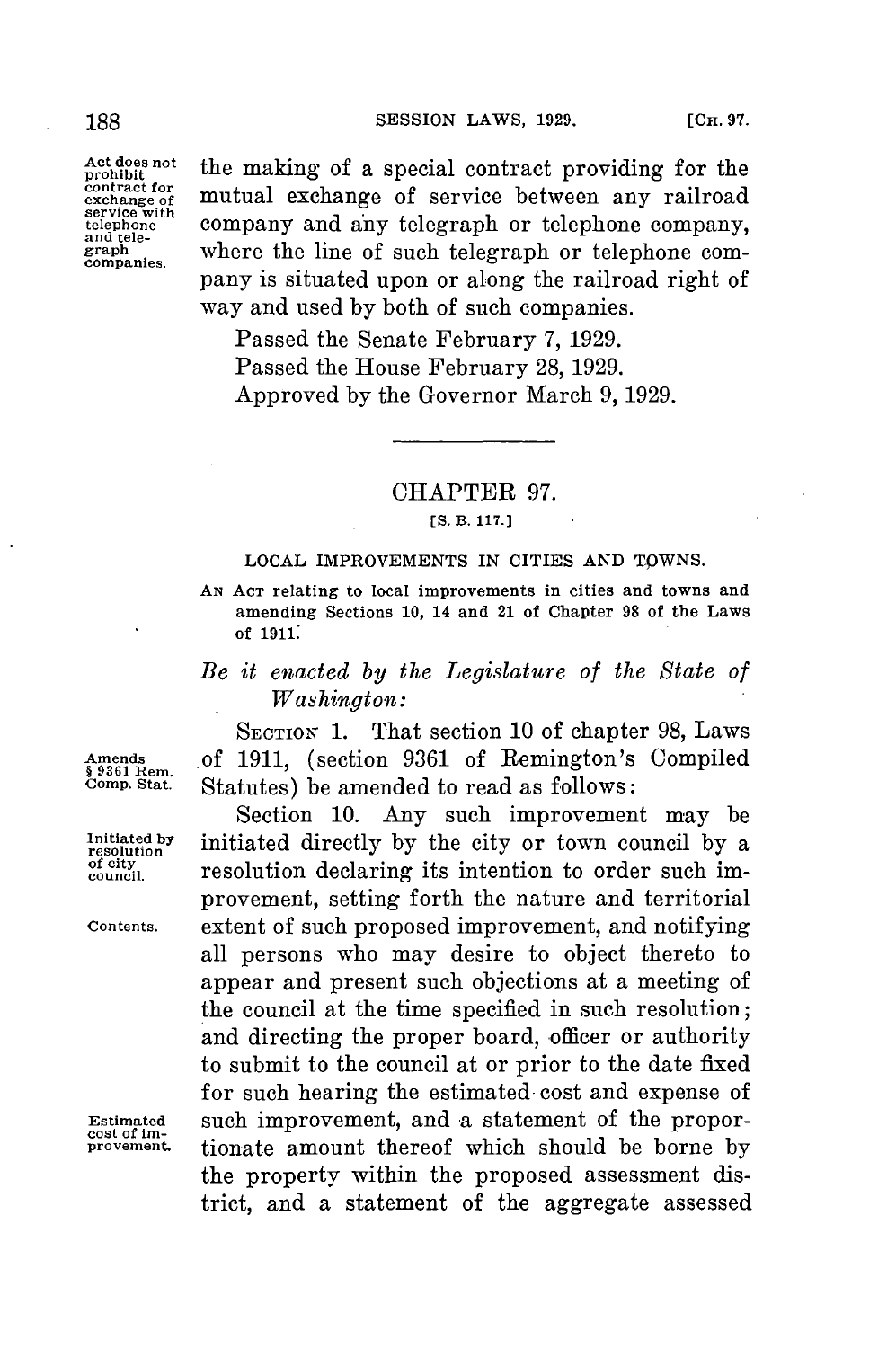valuation of the real estate, exclusive of improvements, within said district according to the valuation last placed upon it for the purposes of general taxation, together with a diagram or print showing thereon the lots, tracts and parcels of land and other property which will be specially benefited thereby and the estimated amount of the cost and expense of such improvement to be borne **by** each lot, tract, or parcel of land or other property. Notice of the **Notice given property** date of such hearing shall be given each owner or **owner.** reputed owner of any lot, tract or parcel of land, or other property, specially benefited **by** the improvement **by** mailing to the owner or reputed owner of the property as shown on the tax rolls of the county treasurer, at the address shown thereon, a notice setting forth the nature of the proposed improvement, the total estimated cost, and the estimated benefits to the particular lot, tract or parcel, and the date of the hearing before the city council; such notice shall be mailed as herein provided at least fifteen days before the date fixed for such hearing. The resolution shall be published in at **Resolution** least two consecutive issues of the official newspaper of such city or town, the date of the first publication to be at least fifteen **(15)** days prior to the date fixed **by** such resolution for hearing before the city coun*cil: Provided,* That in any city or town not having an official newspaper, such publication may be made in any newspaper of general circulation published therein, or in case there be no such newspaper, then in a newspaper published in the county in which such city or town is located and of general circulation in such city or town.

SEC. 2. That section 14 of chapter 98, Laws of  $\frac{\text{Amends}}{\$ 3366 \text{ Rem.}}$ <br>1. (section 9366 of Bemington's Compiled State comp. Stat.) **1911,** (section 9366 of Remington's Compiled Statutes) be amended to read as follows:

Section 14. Whenever any local improvement shall be of such nature and character that the espe-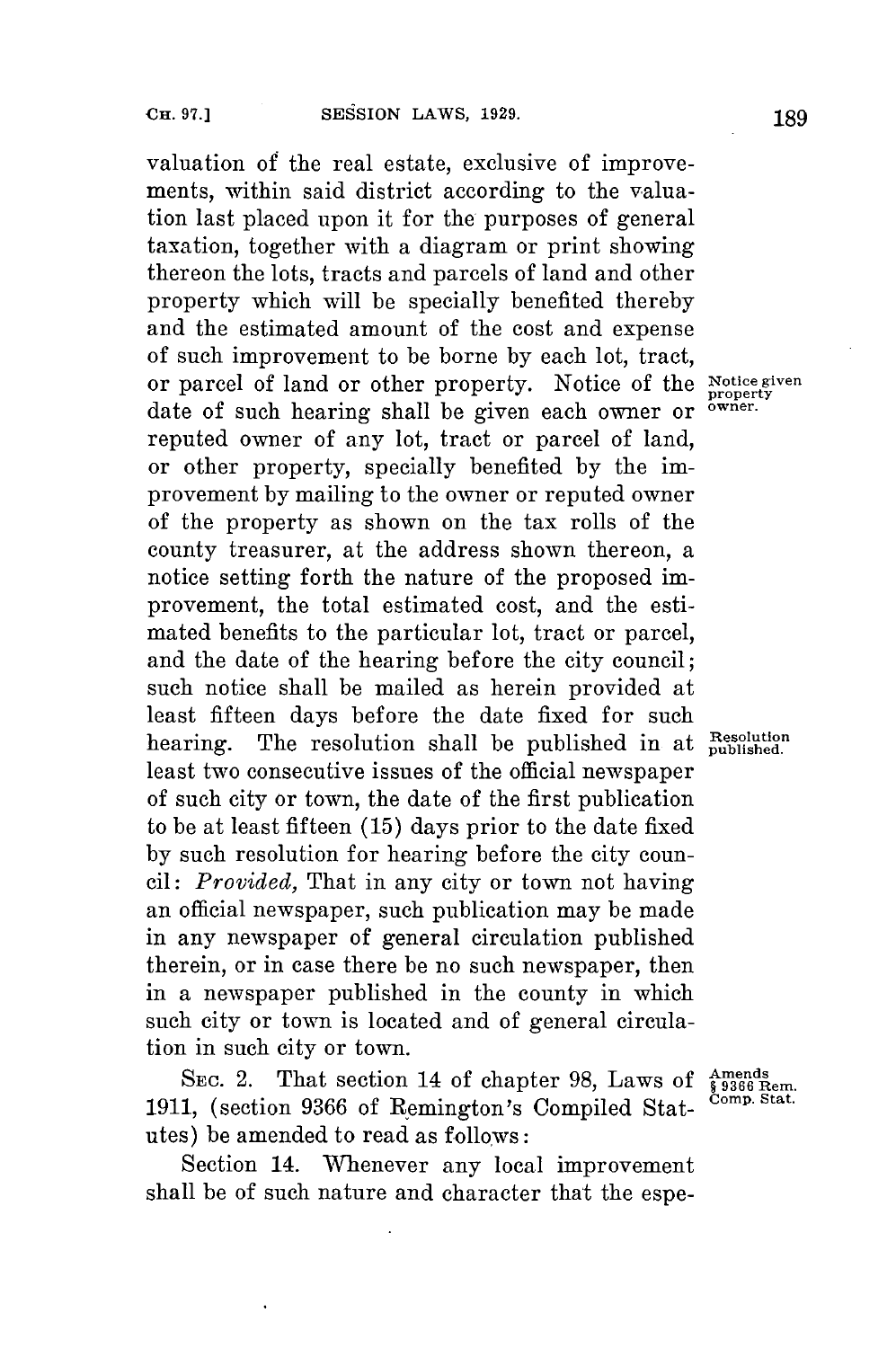Boundaries cial benefits resulting therefrom extend beyond the extended to<br>enlarged<br>district.

Cost to be of such cost and expense, as may not be borne by general fund<br>and property<br>benefited.

**Boundaries** ment, shall in the ordinance therefor specify and describe the boundaries of such district as defined in such petition or resolution. SEc. **3.** That section 21 of chapter **98,** Laws of

The council in case it shall order such improve-

given as prescribed in section **10** of this act.

thereof to the middle of the block on each side thereof, in the mode prescribed in the in the preceding section hereof, and that such portion of the remainder

any general fund, shall be distributed and assessed **benefited.** against all the property included in the remainder of such enlarged district in accordance with special benefits. Before any such enlarged district is created, the same proceeding shall be followed and notice

**1911,** (section **9373** of Remington's Compiled Statutes) be amended to read as follows:

Section 21. Whenever any assessment-roll for **Assessment** local improvements shall have been prepared as pro- **roll.** vided **by** law, such roll shall be filed with the clerk **Hearing.** of such city or town. The council shall thereupon fix a date for hearing upon such roll **before** the coun-

**190 SESSION** LAWS, **1929.** [Cn. **97.**

**district.** boundaries of the local improvement district herein-

before described and defined, the council may create an enlarged district, which shall include as near as may be all the property especially benefited **by** such **Petition or** improvement. In such case, the petition or resolution initiating such improvement shall state that it is proposed to create an enlarged district to pay the whole or a portion of the cost and expense of such **Contents.** improvement and shall specify and describe the boundaries of such enlarged district, and shall specify a fixed amount of the cost and expense of such improvement to be assessed against that portion of the property within such enlarged district, lying between the termini of the proposed improvement and extending back from the marginal lines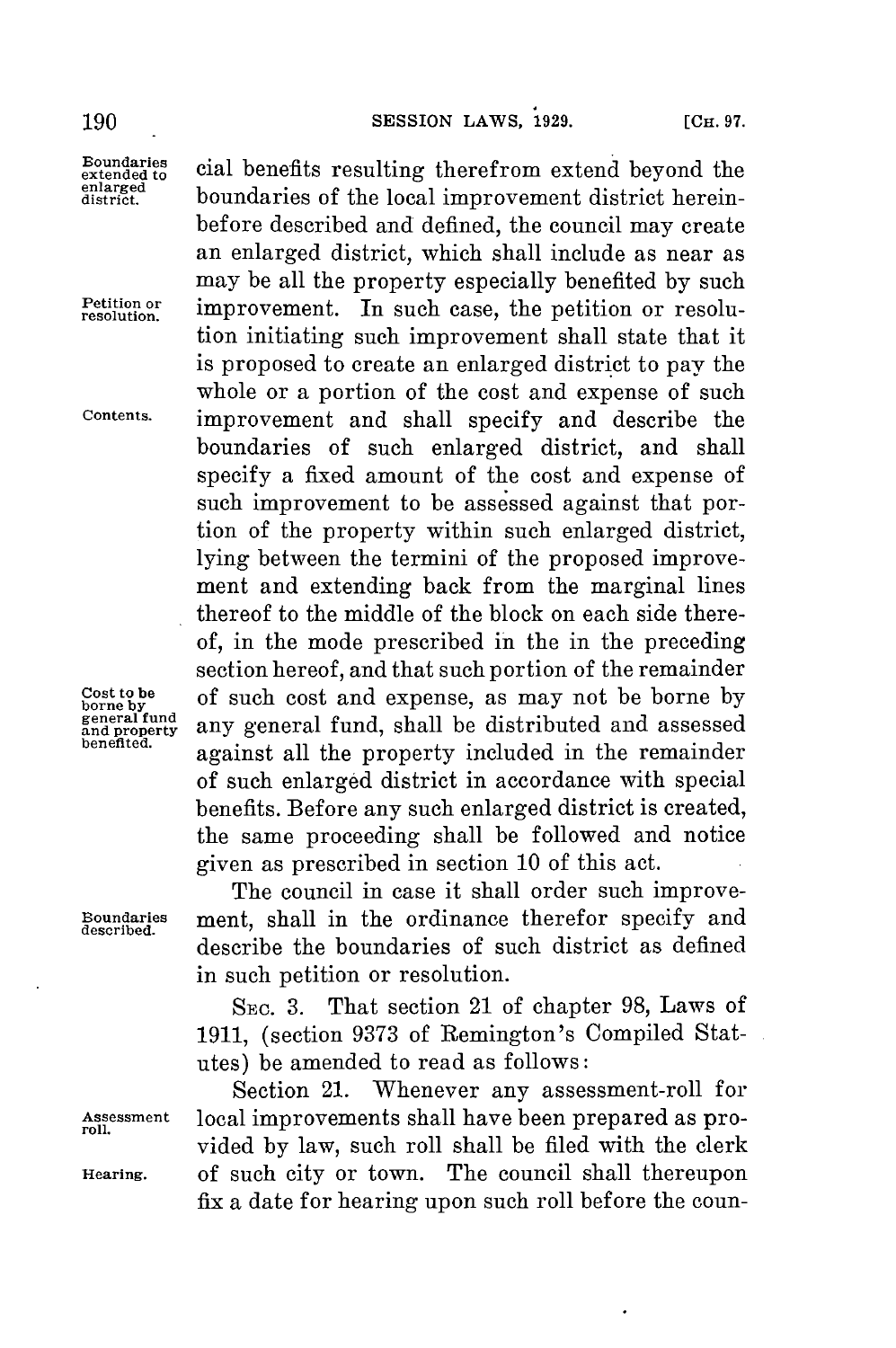cil and direct the clerk to give notice of such hearing and the time and place thereof.

Such notice shall specify such time and place of **Notice**, hearing on such roll, and shall notify all persons who may desire to object thereto to make such objections in writing and to file the same with such clerk, at or prior to the date fixed **for** such hearing; and that at the time and place fixed and at such other times as the hearing may be continued to, the council will sit as a board of equalization for the purpose of considering such roll, and at such hearing, or hearings, will consider such objections made thereto, or any part thereof, and will correct, revise, raise, lower, change or modify such roll, or any part thereof, or set aside such roll and order that such assessment be made *de novo,* as to such body shall appear just and equitable, and then proceed to confirm the same **by** ordinance.

Notice of the time and place of hearing **on such Notice given property assessment roll shall be given to the owner or re-**  $\frac{1}{2}$  mail. puted owner of the property whose name appears thereon **by** mailing a notice thereof at least fifteen days before the date fixed for the hearing to such owner or reputed owner at the address of such owner as shown on the tax rolls of the county treasurer for the property described on the list; and in addition thereto such notice shall be published at **Published in newspaper.** least five **(5)** times in the official daily newspaper of such city or town or two (2) times in the official weekly newspaper of such city or town, or, in the case of any city or town not having an official newspaper, then in such other newspaper designated in section **9361:** *Provided,* That at least fifteen **(15)** days must elapse between the date of last publication thereof and the date fixed **for** such hearing.

The council or other legislative body of such **Hearing** on city or town, at the time fixed **for** hearing objections to the confirmation of said roll, or at such time or